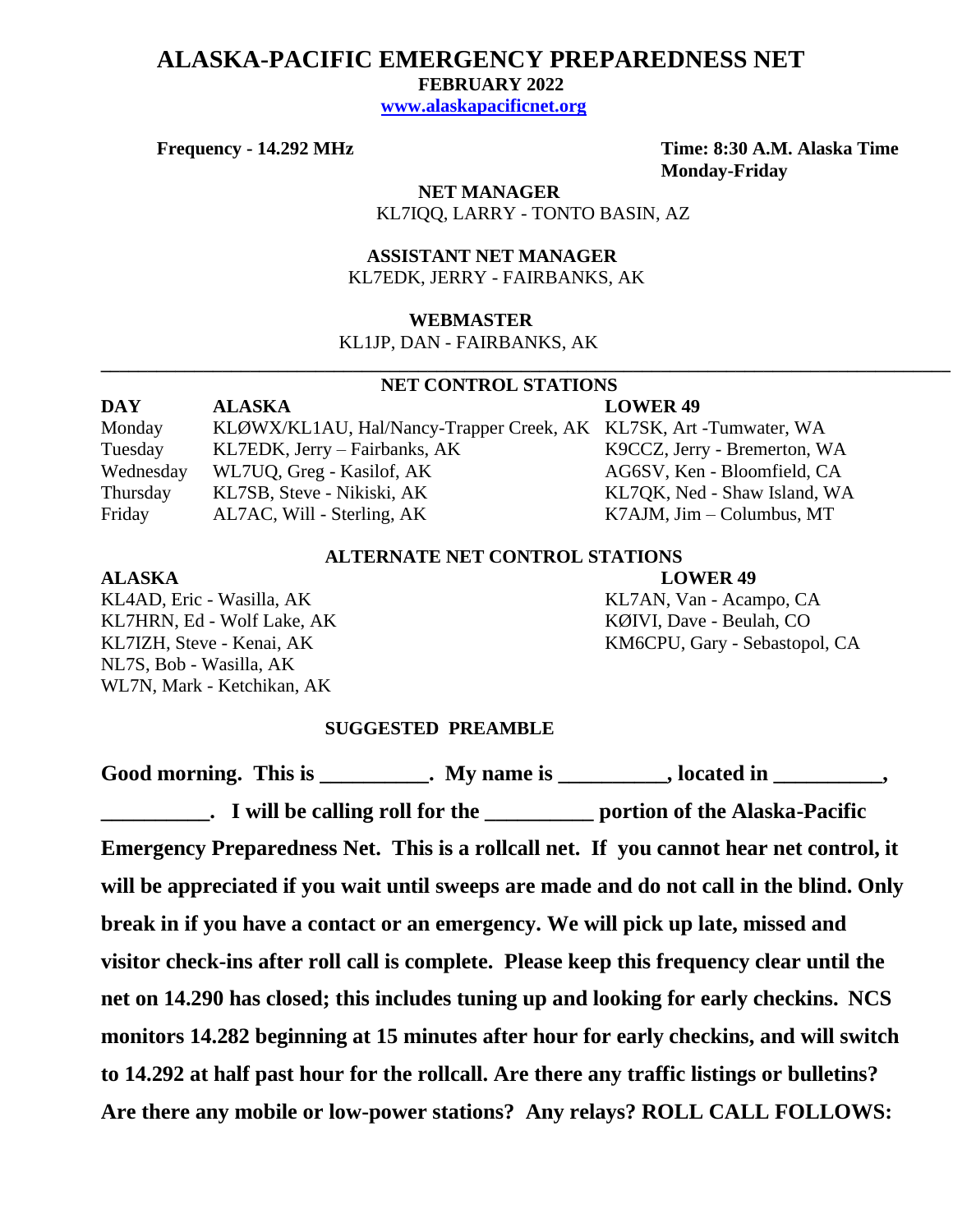|              | <b>LOWER 49 - FEBRUARY 2022</b> |                     | <b>DATE</b> | <b>DATE</b> | <b>DATE</b> | <b>DATE</b> | <b>DATE</b> | <b>DATE</b> |
|--------------|---------------------------------|---------------------|-------------|-------------|-------------|-------------|-------------|-------------|
| <b>KL7AN</b> | Van                             | Acampo, CA          |             |             |             |             |             |             |
| KJ6LJK       | Richard                         | Angels Camp, CA     |             |             |             |             |             |             |
|              |                                 |                     |             |             |             |             |             |             |
| N6TEZ        | Al                              | Anza, CA            |             |             |             |             |             |             |
| KL7HM        | Hugh                            | Apache Junction, AZ |             |             |             |             |             |             |
| N6WAS        | Ron                             | Arroyo Grande, CA   |             |             |             |             |             |             |
| W7SCY        | Bob                             | Bend, OR            |             |             |             |             |             |             |
| KØIVI        | Dave                            | Beulah, CO          |             |             |             |             |             |             |
| AG6SV        | Ken                             | Bloomfield, CA      |             |             |             |             |             |             |
| K9CCZ        | Jerry                           | Bremerton, WA       |             |             |             |             |             |             |
| KJ7WRB       | <b>Brenton</b>                  | Canby, OR           |             |             |             |             |             |             |
| KL7AB        | Bob                             | Chehalis, WA        |             |             |             |             |             |             |
| N7ZYS        | Neil                            | Chewelah, WA        |             |             |             |             |             |             |
| K7AJM        | Jim                             | Columbus, MT        |             |             |             |             |             |             |
| K7OOS        | Harold                          | Coos Bay, OR        |             |             |             |             |             |             |
| W7BBA        | Jim`                            | Cottage Grove, OR   |             |             |             |             |             |             |
| KZ3I         | Bill                            | Elizabethtown, PA   |             |             |             |             |             |             |
| VE6NL        | Neal                            | Empress, AB         |             |             |             |             |             |             |
| W7RMH        | Rick                            | Everett, WA         |             |             |             |             |             |             |
| W7ADB        | John                            | Federal Way, WA     |             |             |             |             |             |             |
| AF7MU        | <b>Rusty</b>                    | Florence, OR        |             |             |             |             |             |             |
| KA6WAG       | Robert                          | Florence, OR        |             |             |             |             |             |             |
| K7LWF        | Lyman                           | Gig Harbor, WA      |             |             |             |             |             |             |
| W7NY         | Bill                            | Gig Harbor, WA      |             |             |             |             |             |             |
| W7ISP        | Mike                            | Ione, WA            |             |             |             |             |             |             |

 $\lambda$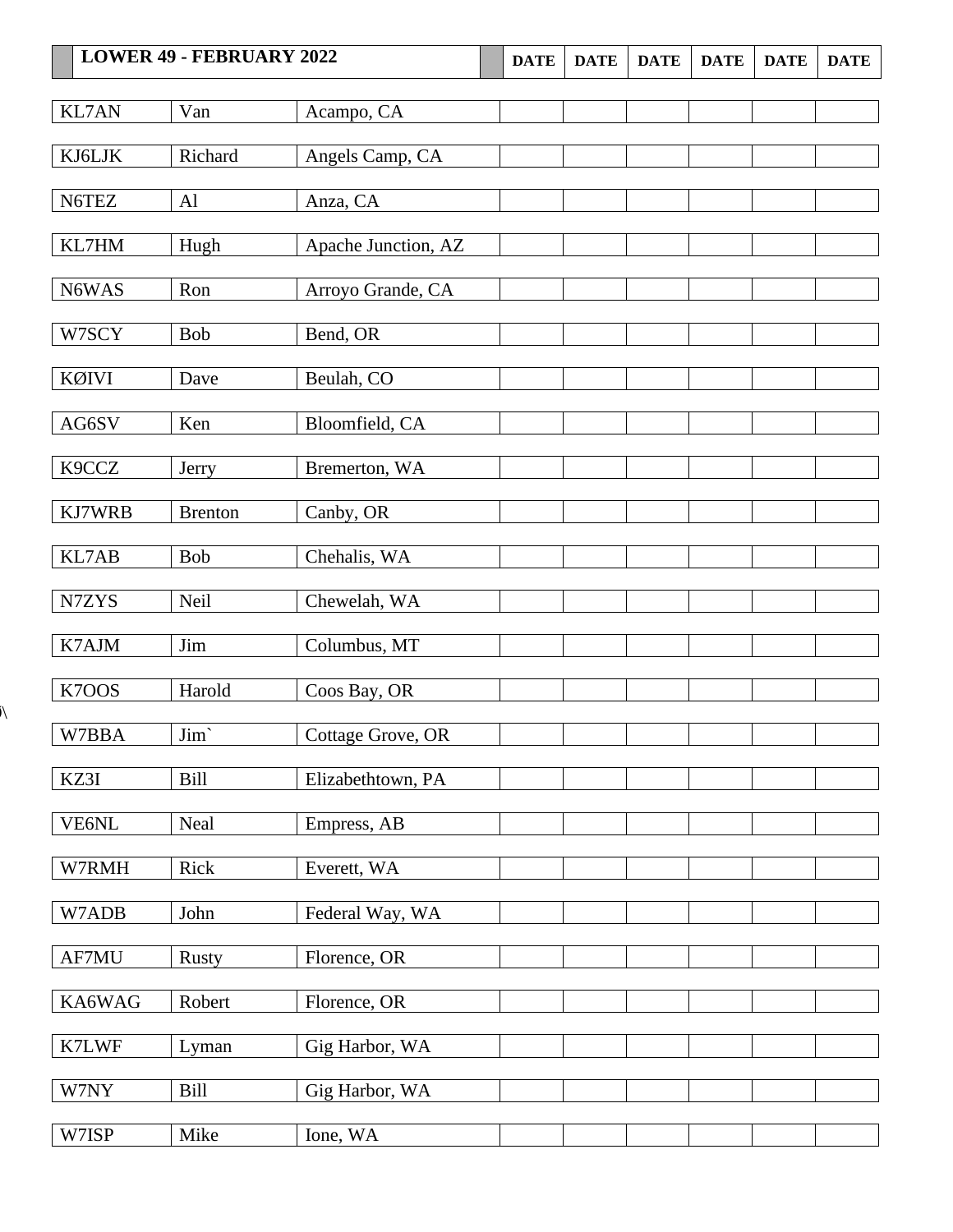| KF7WI         | Dwight              | Kelso, WA         |  |  |  |
|---------------|---------------------|-------------------|--|--|--|
| KB7ED         | $\operatorname{Ed}$ | Lacey, WA         |  |  |  |
| <b>VE7SLZ</b> | <b>Steve</b>        | Langley, BC       |  |  |  |
| <b>KDØPTK</b> | Chuck               | Lincoln, NE       |  |  |  |
| <b>KDØPTR</b> | Beverly             | Lincoln, NE       |  |  |  |
| AD6RH         | Jeff                | Livermore, CA     |  |  |  |
| WA9STI        | Scott               | Los Angeles, CA   |  |  |  |
| <b>KA7ZEM</b> | Jerry               | Mesa, AZ          |  |  |  |
| <b>KLØQZ</b>  | Glenn               | Mesa, AZ          |  |  |  |
| KV4I          | Roger               | Mt. Dora, FL      |  |  |  |
| KJ7RVG        | Gabriel             | Newman Lake, WA   |  |  |  |
|               |                     |                   |  |  |  |
| <b>AG700</b>  | Kevin               | Olympia, WA       |  |  |  |
| W7QHZ         | Martin              | Overgaard, AZ     |  |  |  |
| KF7RCO        | Roeland             | Phoenix, AZ       |  |  |  |
| VE7OFA        | Robert              | Port Alberni, BC  |  |  |  |
| W7BKO         | Bernie              | Portland, OR      |  |  |  |
| KJ7IGS        | Paul                | Port Orchard, WA  |  |  |  |
| KB7PYF        | Charlie             | Poulsbo, WA       |  |  |  |
| <b>K1HEK</b>  | Harold              | Rochester, WA     |  |  |  |
| AL7Y          | Scott               | Ruger Ranch, AZ   |  |  |  |
| K7GU          | Karl                | Santa, ID         |  |  |  |
| KM6PRP        | Henry               | Santa Barbara, CA |  |  |  |
| K7SK          | <b>Steve</b>        | Seattle, WA       |  |  |  |
| KM6CPU        | Gary                | Sebastopol, CA    |  |  |  |
| KL7QK         | Ned                 | Shaw Island, WA   |  |  |  |
| VA7WBM        | Blaine              | Sooke, BC         |  |  |  |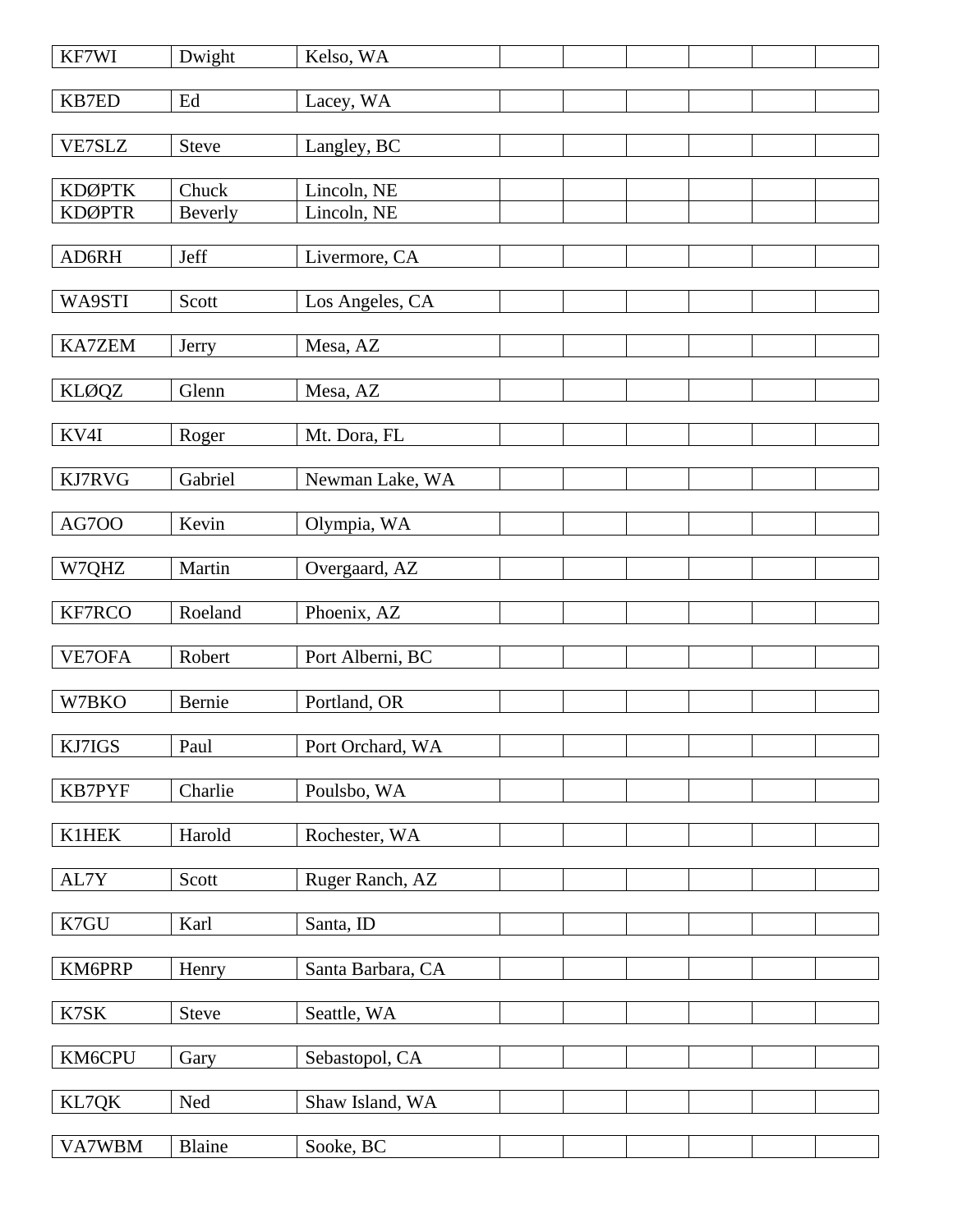| N6TCO          | Joe         | Spokane, WA                          |             |             |             |             |             |             |
|----------------|-------------|--------------------------------------|-------------|-------------|-------------|-------------|-------------|-------------|
| AK7YT          | Glenn       | Stockton, CA                         |             |             |             |             |             |             |
| WA6PWP         | <b>Bill</b> | Stockton, CA                         |             |             |             |             |             |             |
| KL1KW          | Dave        | Tacoma, WA                           |             |             |             |             |             |             |
|                |             |                                      |             |             |             |             |             |             |
| KL7IQQ         | Larry       | Tonto Basin, AZ                      |             |             |             |             |             |             |
| W7OZM          | Randy       | Troutdale, OR                        |             |             |             |             |             |             |
| KL7SK          | Art         | Tumwater, WA                         |             |             |             |             |             |             |
| KL7LL          | John        | Valley, WA                           |             |             |             |             |             |             |
| W6SGJ          | Dick        | Vancouver, WA                        |             |             |             |             |             |             |
| W9JDW          | Jim         | Washington, IN                       |             |             |             |             |             |             |
| <b>VY1RW</b>   | Rich        | Watson Lake, YT                      |             |             |             |             |             |             |
| WX8OH          | Warren      | W. Lafayette, OH                     |             |             |             |             |             |             |
| W7UMX          | <b>MARS</b> | Whidbey Island, WA                   |             |             |             |             |             |             |
|                |             | <b>LOWER 49 TOTAL</b>                |             |             |             |             |             |             |
|                |             | TOTAL CHECK-INS (INCLUDING VISITORS) |             |             |             |             |             |             |
|                |             | <b>TOTAL FORMAL TRAFFIC</b>          |             |             |             |             |             |             |
|                |             | VISITORS - LOWER 49 - FEBRUARY 2022  | <b>DATE</b> | <b>DATE</b> | <b>DATE</b> | <b>DATE</b> | <b>DATE</b> | <b>DATE</b> |
| <b>STATION</b> | <b>NAME</b> | <b>LOCATION</b>                      |             |             |             |             |             |             |
|                |             |                                      |             |             |             |             |             |             |
|                |             |                                      |             |             |             |             |             |             |
|                |             |                                      |             |             |             |             |             |             |
|                |             |                                      |             |             |             |             |             |             |
|                |             |                                      |             |             |             |             |             |             |
|                |             |                                      |             |             |             |             |             |             |
|                |             |                                      |             |             |             |             |             |             |
|                |             |                                      |             |             |             |             |             |             |
|                |             |                                      |             |             |             |             |             |             |
|                |             |                                      |             |             |             |             |             |             |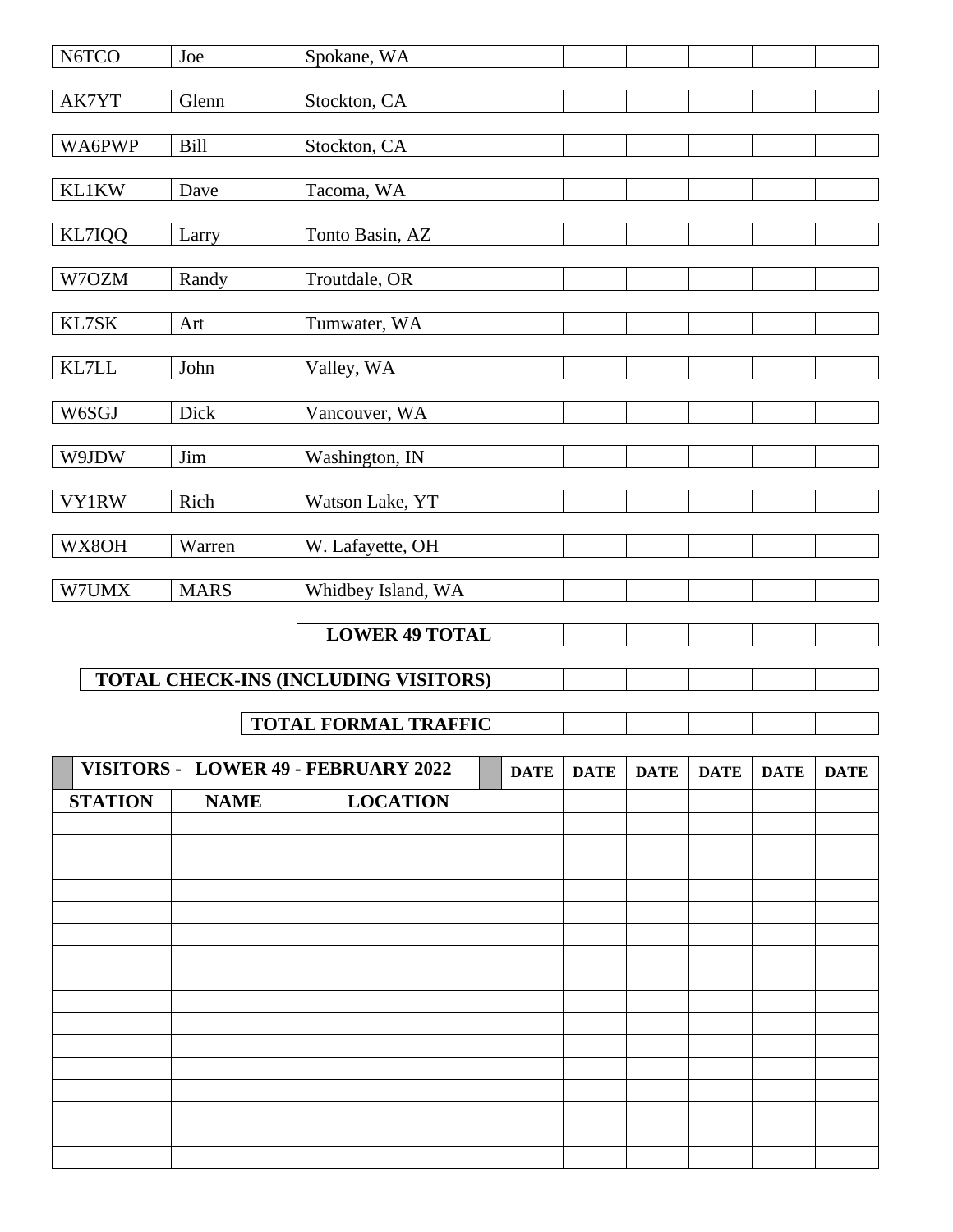| <b>ALØU</b>              | Art     | Anchorage, AK     |  |  |  |
|--------------------------|---------|-------------------|--|--|--|
|                          |         |                   |  |  |  |
| KL6M                     | Mike    | Anchorage, AK     |  |  |  |
|                          |         |                   |  |  |  |
| KL7ICB                   | John    | Anchorage, AK     |  |  |  |
|                          |         |                   |  |  |  |
| KL7QZ                    | John    | Anchorage, AK     |  |  |  |
|                          |         |                   |  |  |  |
| KL7YK                    | Ron     | Anchorage, AK     |  |  |  |
|                          |         |                   |  |  |  |
| KL4EH                    | Jeff    | Anchor Point, AK  |  |  |  |
|                          |         |                   |  |  |  |
| KL7WG                    | Bill    | Big Lake, AK      |  |  |  |
|                          |         |                   |  |  |  |
| KL2GS                    | Mac     | Central, AK       |  |  |  |
|                          |         |                   |  |  |  |
| $\mathrm{AL}7\mathrm{C}$ | Justin  | Copper Center, AK |  |  |  |
|                          |         |                   |  |  |  |
| AL7MI                    | Mike    | Fairbanks, AK     |  |  |  |
|                          |         |                   |  |  |  |
| KL7EBF                   | Bob     | Fairbanks, AK     |  |  |  |
|                          |         |                   |  |  |  |
| KL7EDK                   | Jerry   | Fairbanks, AK     |  |  |  |
|                          |         |                   |  |  |  |
| $\rm W L7G X$            | Jerry   | Fairbanks, AK     |  |  |  |
|                          |         |                   |  |  |  |
| KL2PM                    | Rick    | Glacier View, AK  |  |  |  |
|                          | Ernie   |                   |  |  |  |
| KL2UH                    |         | Gustavus, AK      |  |  |  |
|                          |         |                   |  |  |  |
| KL7YXF                   | Lynn    | Haines, AK        |  |  |  |
| KL4RH                    | Al      | Homer, AK         |  |  |  |
|                          |         |                   |  |  |  |
| N7UTV                    | Fred    | Homer, AK         |  |  |  |
|                          |         |                   |  |  |  |
| WL7PM                    | Dean    | Homer, AK         |  |  |  |
|                          |         |                   |  |  |  |
| KL7IWC                   | Larry   | Juneau, AK        |  |  |  |
|                          |         |                   |  |  |  |
| KL7JJB                   | Delores | Juneau, AK        |  |  |  |
|                          |         |                   |  |  |  |
| NL3A                     | Bill    | Juneau, AK        |  |  |  |
|                          |         |                   |  |  |  |
| WL7BKA                   | Dave    | Juneau, AK        |  |  |  |
|                          |         |                   |  |  |  |
| WL7UQ                    | Greg    | Kasilof, AK       |  |  |  |
| WL7UR                    | Karen   | Kasilof, AK       |  |  |  |
|                          |         |                   |  |  |  |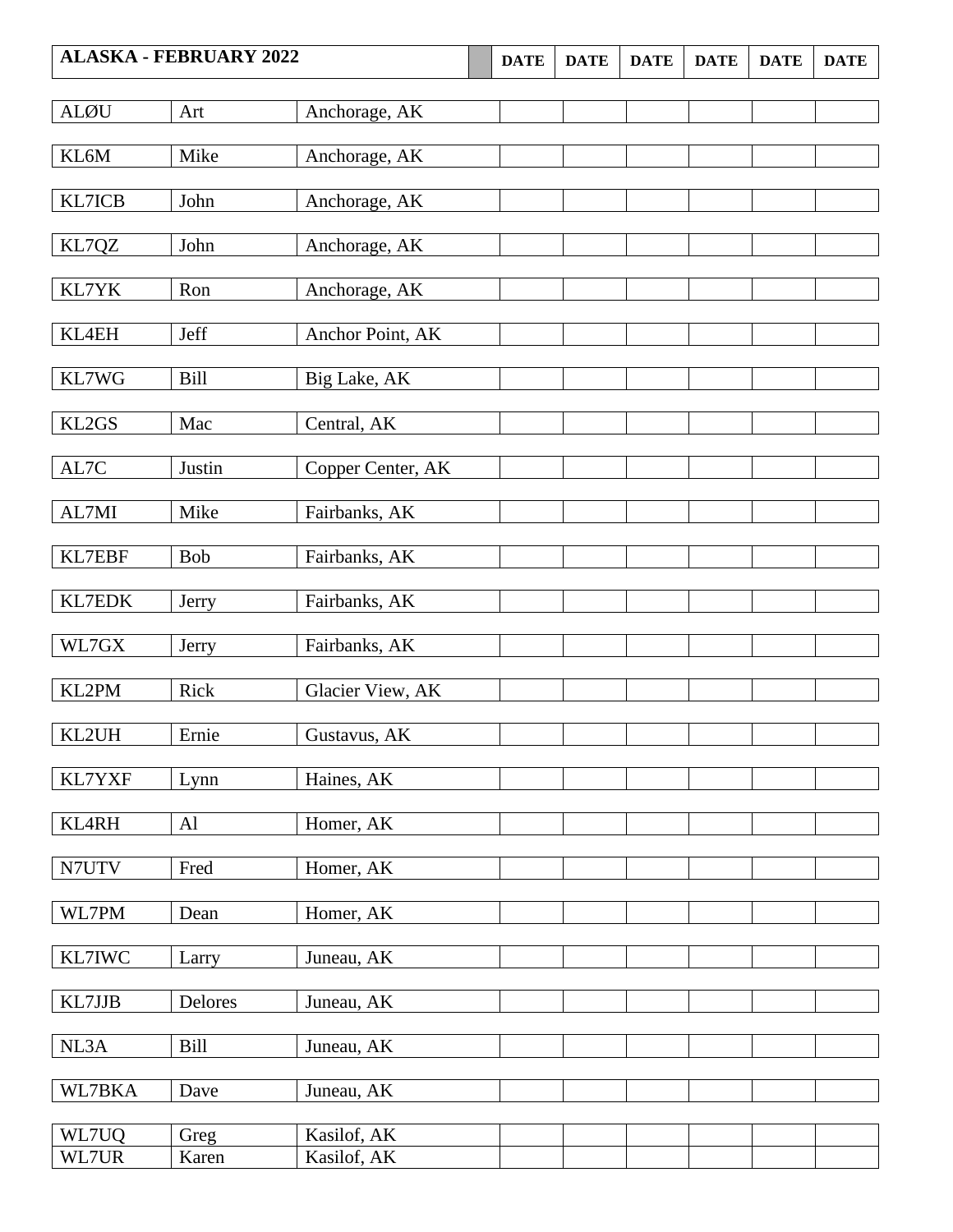| KL7IZH         | <b>Steve</b>    | Kenai, AK                      |  |  |
|----------------|-----------------|--------------------------------|--|--|
| KL7RHJ         | Bill            | Kenai, AK                      |  |  |
|                |                 |                                |  |  |
| KL4CA<br>KL4CB | Saunya<br>Allen | Ketchikan, AK<br>Ketchikan, AK |  |  |
|                |                 |                                |  |  |
| KL7GIH         | Chris           | Ketchikan, AK                  |  |  |
|                |                 |                                |  |  |
| KL7NC          | <b>Bob</b>      | Ketchikan, AK                  |  |  |
|                |                 |                                |  |  |
| NL7LL          | Gary            | Ketchikan, AK                  |  |  |
|                |                 |                                |  |  |
| WL7AUV         | Leroy           | Ketchikan, AK                  |  |  |
| WL7N           |                 |                                |  |  |
|                | Mark            | Ketchikan, AK                  |  |  |
| AL7LW          | Larry           | Nikiski, AK                    |  |  |
| AL7LX          | <b>Brenda</b>   | Nikiski, AK                    |  |  |
|                |                 |                                |  |  |
| KL7SB          | <b>Steve</b>    | Nikiski, AK                    |  |  |
|                |                 |                                |  |  |
| KL7JHR         | Dennis          | Ninilchik, AK                  |  |  |
| KL7KL          | Martha          | Ninilchik, AK                  |  |  |
|                |                 |                                |  |  |
| AL7TC          | Terry           | Palmer, AK                     |  |  |
| KL7JFT         | Don             | Palmer, AK                     |  |  |
| KL2FA          | Carol           | Palmer, AK                     |  |  |
|                |                 |                                |  |  |
| N7FXX          | Claude          | Palmer, AK                     |  |  |
|                |                 |                                |  |  |
| WL7UL          | John            | Peters Creek, AK               |  |  |
|                |                 |                                |  |  |
| <b>KE7FXM</b>  | Jimmy           | Prince of Wales Isl., AK       |  |  |
| AL8R           | Ben             | Sitka, AK                      |  |  |
|                |                 |                                |  |  |
| $\text{AL7AC}$ | Will            | Sterling, AK                   |  |  |
|                |                 |                                |  |  |
| KL3CV          | Tim             | Sterling, AK                   |  |  |
|                |                 |                                |  |  |
| <b>KL7NN</b>   | Skip            | Sterling, AK                   |  |  |
|                |                 |                                |  |  |
| WL7UP          | Ward            | Sterling, AK                   |  |  |
| KL7ST          |                 |                                |  |  |
|                | Stanton         | Tok, AK                        |  |  |
| <b>KLØWX</b>   | Hal             | Trapper Creek, AK              |  |  |
| KL1AU          | Nancy           | Trapper Creek, AK              |  |  |
|                |                 |                                |  |  |